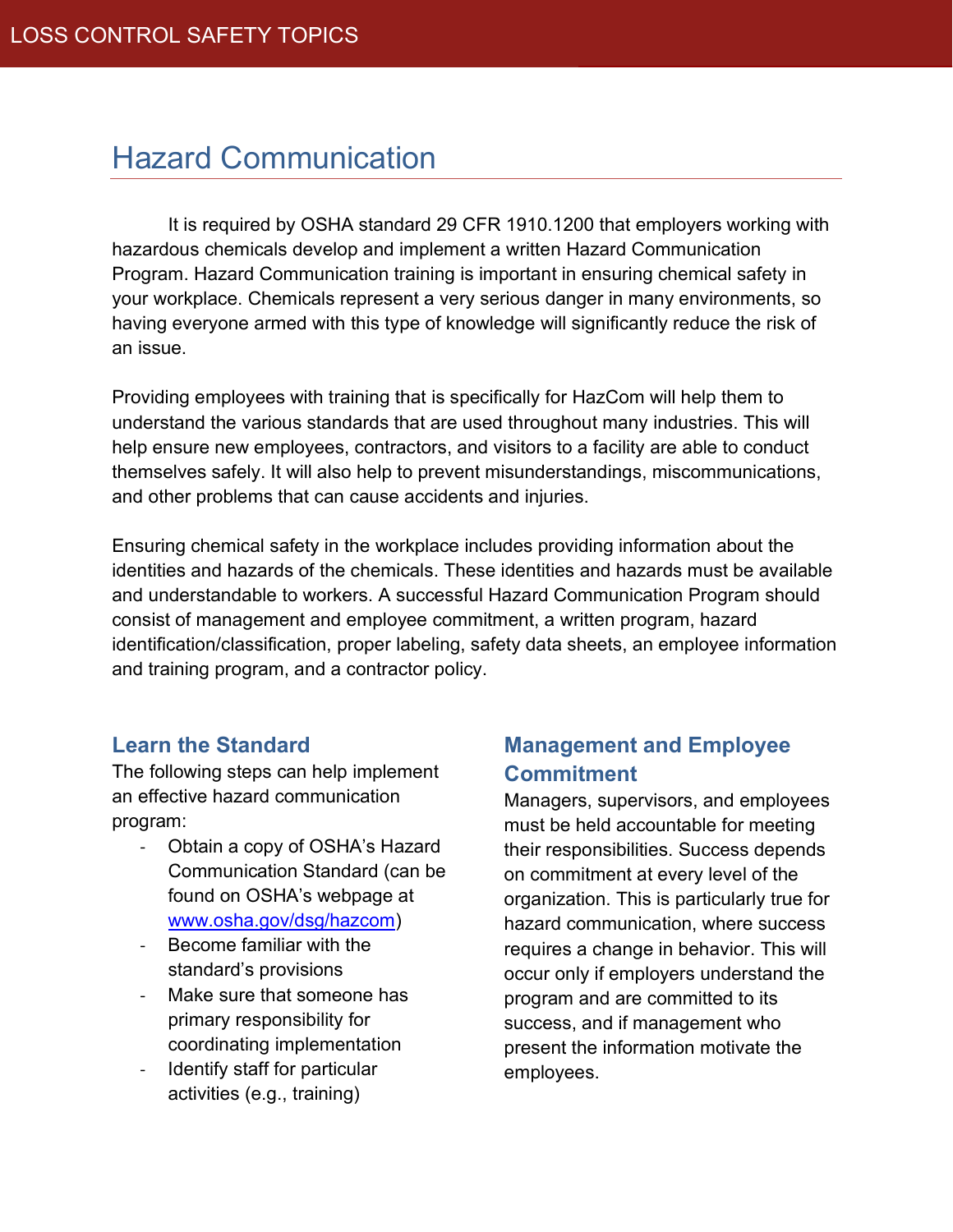#### Written Program

Preparing a written plan to assist with how HazCom will be addressed in your workplace can help the program be more effective. Also creating a list or inventory of all hazardous chemicals in the workplace can help with program effectiveness. Access to this written program should be available to all employees, their designated representative, the Assistant Secretary of Labor for Occupational Safety and Health, and the Director of the National Institute for Occupational Safety and Health.

#### Hazard Identification

Hazard identification/classification must be performed only by importers or manufacturers. Importers and manufacturers should be relied upon to supply the information needed to satisfy safety requirements.

### Safety Data Sheets

Safety data sheets are the source of detailed information on a particular hazardous chemical. You must maintain copies of SDSs for all hazardous chemicals present in your workplace. You also must ensure that SDSs are readily accessible to workers when they are in their work areas during their work shifts. This accessibility may be accomplished in few ways:

- Keeping the SDSs in a binder in a central location
- Electronic accessibility (for this option, there must be an adequate

back-up system in place in the event of a power outage, equipment failure, or other emergency involving the primary electronic system

#### Proper Labeling

As the employer, you should ensure containers in the workplace are labeled. Make sure chemical manufacturers and importers provide labels on shipped containers.

## Labels for a hazardous chemical must contain:

- Product identifier
- Signal word
- $\bullet$  Pictogram(s)
- Hazard statement(s)
- Precautionary statement(s)
- The name, address and phone number of the responsible party

#### A responsible person should be determined for assuring compliance with labeling.

All in-plant containers of hazardous chemicals should be labeled with at least the following information:

- Identity of the hazardous chemical(s)
- Appropriate hazard warnings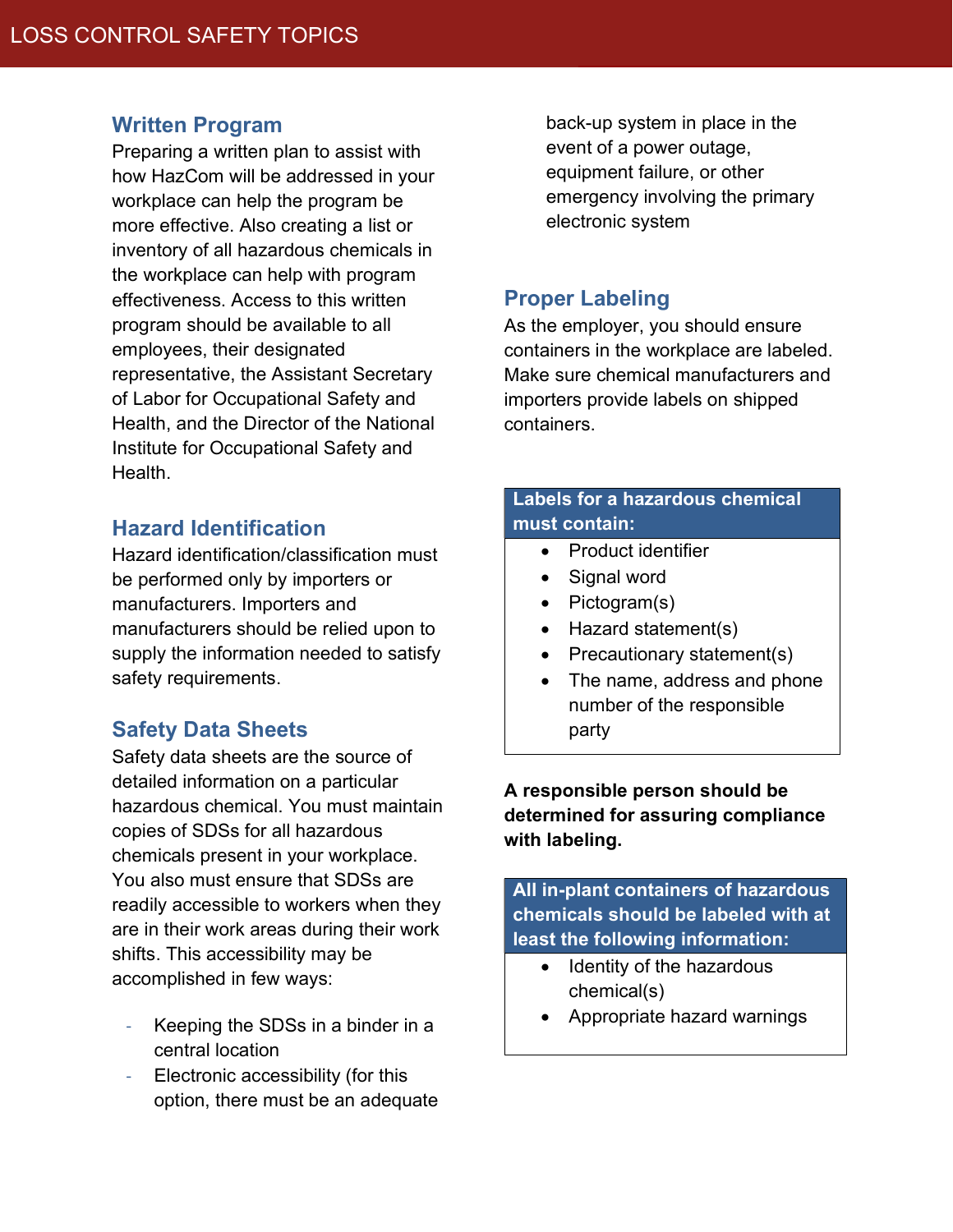In the program, there should be a section which describes where in-house labels are stocked. It should also include the designated person's name or position who is responsible for reviewing and assuring label information is kept current. No label should be defaced or removed when a material is received or in use.

## Pictograms and Hazards

Pictograms are graphic symbols used to communicate specific information about the hazards of a chemical. On hazardous chemicals being shipped or transported from a manufacturer, importer or distributor, the required pictograms consist of a red square frame set at a point with a black hazard symbol on a white background, sufficiently wide to be clearly visible. A square red frame set at a point without a hazard symbol is not a pictogram and is not permitted on the label.

The following chart shows the symbol and written name for each pictogram and the hazards associated with each of the pictograms.

|                      | <b>Hazard</b>                         | Hazard(s) Associated                                                                                                                                                                    |
|----------------------|---------------------------------------|-----------------------------------------------------------------------------------------------------------------------------------------------------------------------------------------|
| <b>Hazard Symbol</b> | Category                              | with Pictogram                                                                                                                                                                          |
|                      | Health<br><b>Hazard</b>               | Carcinogen<br>Mutagenicity<br>Reproductive<br><b>Toxicity</b><br>Respiratory<br>Sensitizer<br><b>Target Organ</b><br><b>Toxicity</b><br><b>Aspiration Toxicity</b>                      |
|                      | Flame                                 | <b>Flammables</b><br>Pyrophoric<br>Self-Heating<br><b>Emits Flammable</b><br>Gas<br>Self-Reactive<br>Organic Peroxides                                                                  |
|                      | <b>Exclamation</b><br><b>Mark</b>     | Irritant (skin & eye)<br><b>Skin Sensitizer</b><br><b>Acute Toxicity</b><br>Narcotic Effects<br><b>Respiratory Tract</b><br>Irritant<br>Hazardous to Ozone<br>Layer (Non-<br>Mandatory) |
|                      | Gas<br>Cylinder                       | Gases Under<br>Pressure                                                                                                                                                                 |
|                      | Corrosion                             | Skin<br>Corrosion/Burns<br>Eye Damage<br>Corrosive to Metals                                                                                                                            |
|                      | <b>Exploding</b><br><b>Bomb</b>       | Explosives<br>Self-Reactive<br>Organic Peroxides                                                                                                                                        |
|                      | <b>Flame Over</b><br><b>Circle</b>    | Oxidizers<br>÷.                                                                                                                                                                         |
|                      | <b>Skull and</b><br><b>Crossbones</b> | Acute Toxicity (fatal<br>or toxic)                                                                                                                                                      |